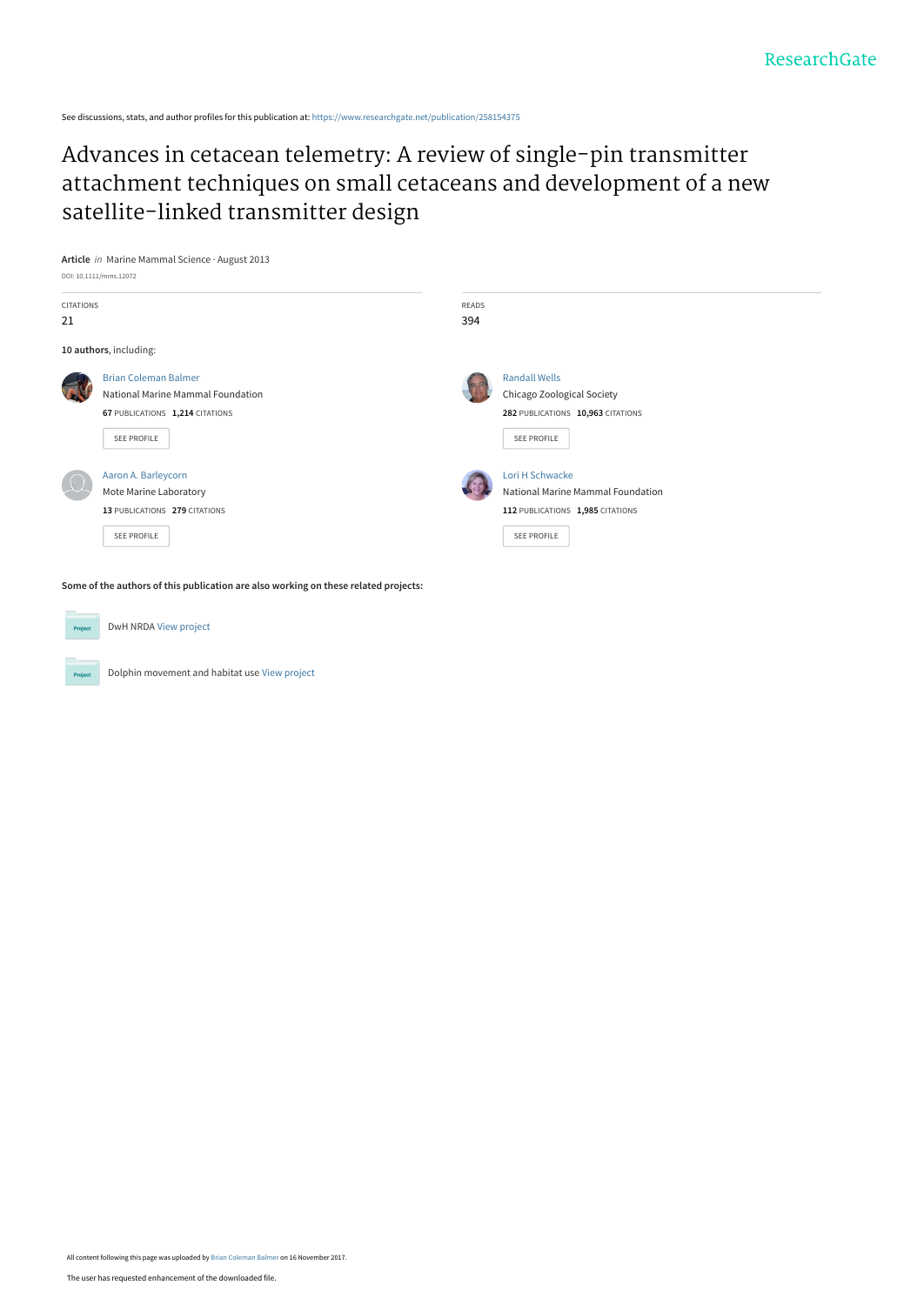# **Marine Mammal Science**



MARINE MAMMAL SCIENCE, \*\*(\*): \*\*\*–\*\*\* (\*\*\* 2013) © 2013 Society for Marine Mammalogy DOI: 10.1111/mms.12072

# Advances in cetacean telemetry: A review of single-pin transmitter attachment techniques on small cetaceans and development of a new satellite-linked transmitter design

BRIAN C. BALMER<sup>1</sup> and RANDALL S. WELLS, Chicago Zoological Society, % Mote Marine Laboratory, 1600 Ken Thompson Parkway, Sarasota, Florida 34236, U.S.A.; LAURENS E. HOWLE, BelleQuant Engineering, PLLC, 7813 Dairy Ridge Road, Mebane, North Carolina 27302, U.S.A. and Department of Mechanical Engineering and Materials Science, Duke University, 144 Hudson Engineering Center, Durham, North Carolina 27708, U.S.A.; AARON A. BARLEYCORN, Chicago Zoological Society, % Mote Marine Laboratory, 1600 Ken Thompson Parkway, Sarasota, Florida 34236, U.S.A.; WILLIAM A. MCCLELLAN and D. ANN PABST, Department of Biology and Marine Biology, University of North Carolina Wilmington, 601 South College Road, Wilmington, North Carolina 28403, U.S.A.; TERI K. ROWLES, National Oceanic and Atmospheric Administration, National Marine Fisheries Service, 1315 East-West Highway, Silver Spring, Maryland 20901, U.S.A.; LORI H. SCHWACKE, National Oceanic and Atmospheric Administration, National Centers for Coastal Ocean Science, Hollings Marine Laboratory, 331 Fort Johnson Road, Charleston, South Carolina 29412, U.S.A.; FORREST I. TOWNSEND, Bayside Hospital for Animals, 251 Racetrack Road NE, Fort Walton Beach, Florida 32547, U.S.A.; ANDREW J. WESTGATE, Department of Biology and Marine Biology, University of North Carolina Wilmington, 601 South College Road, Wilmington, North Carolina 28403, U.S.A.; ERIC S. ZOLMAN, National Oceanic and Atmospheric Administration, National Centers for Coastal Ocean Science, Hollings Marine Laboratory, 331 Fort Johnson Road, Charleston, South Carolina 29412, U.S.A.

# **ABSTRACT**

Electronic tags have proven to be valuable tools in assessing small cetacean movement and behavior. However, problems associated with tag size and attachment have limited duration and damaged dorsal fins. These outcomes have motivated researchers to develop a new satellite-linked tag design that reduces detrimental effects to tagged animals, while increasing transmission durations. The goals of this study were to review previous studies that deployed single-pin transmitters and determine factors that influence transmission duration. Then, test these factors utilizing computational fluid dynamics (CFD) models to identify an optimal single-pin satellitelinked tag design, and evaluate this prototype through field studies. A review of four projects, which deployed 77 single-pin radio tags, determined that tags attached along the lower third of the dorsal fin and approximately 33 mm from the trailing edge resulted in longer transmission durations and reduced negative impacts to the

<sup>&</sup>lt;sup>1</sup>Corresponding author (e-mail: bbalmer@mote.org).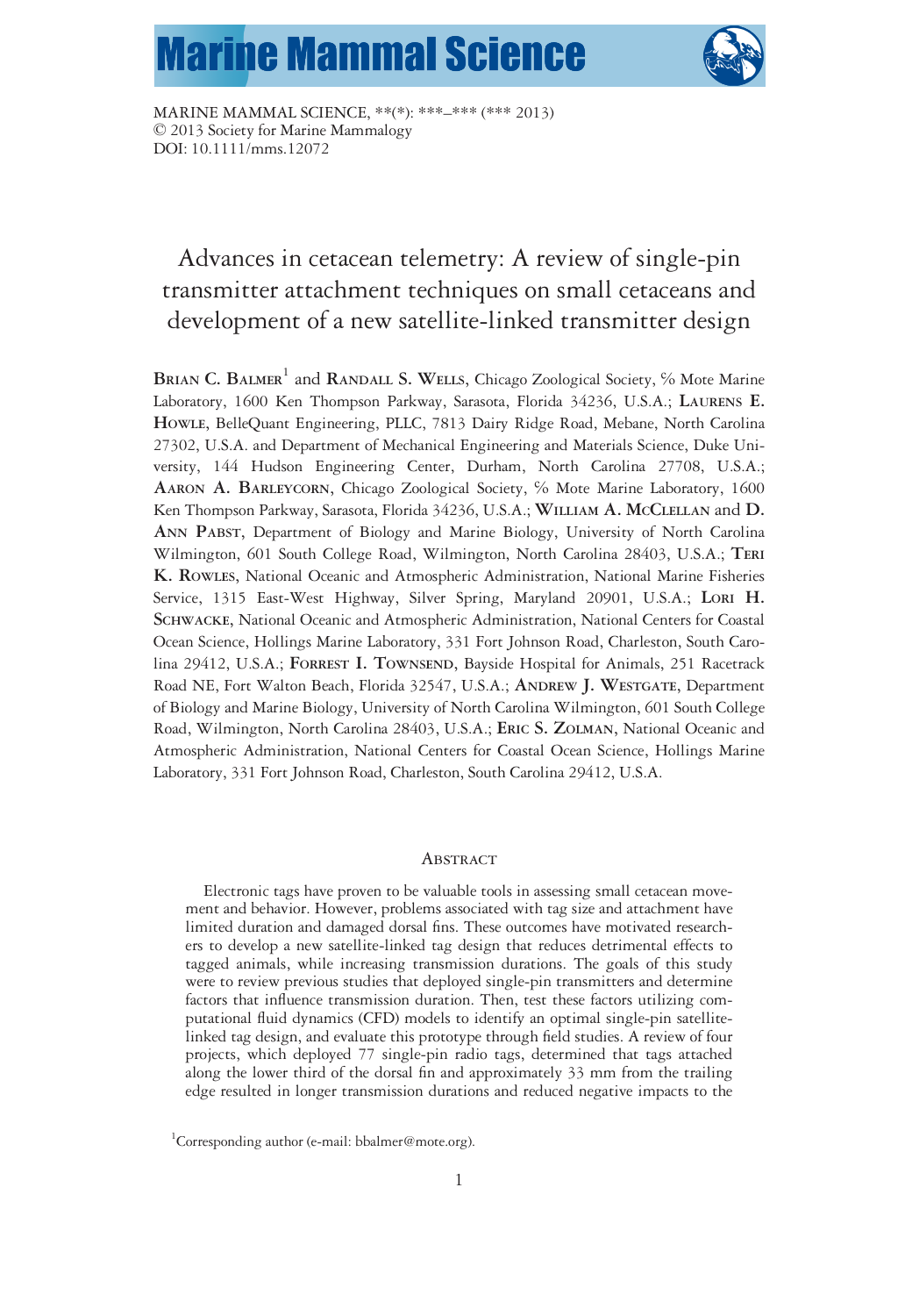dorsal fin. Based upon these results and CFD modeling, prototype, single-pin satellite-linked tags ( $n = 25$ ) transmitted for  $163 \pm 22$  d (mean  $\pm 95\%$  CI) which greatly exceeded transmissions for previous small cetacean telemetry studies. These results suggest that the newly developed single-pin satellite-linked tag design strikes a balance between reducing impacts to the individual while maximizing transmissions.

Key words: bottlenose dolphin, computational fluid dynamics, telemetry, Tursiops truncatus.

Over the past four decades, telemetry has provided detailed information on small cetacean movement patterns, habitat use, and behavior that could not have been determined using other research techniques (e.g., Evans 1971, Norris and Dohl 1980, Irvine et al. 1981, Read and Westgate 1997, Corkeron and Martin 2004). As technology improves and additional sensors are added to tags, the potential utility of telemetry data has continued to increase. Among the limiting factors in this progression have been tag and battery size, and the ability to safely and effectively attach transmitters to the dorsal fins of small cetaceans for sufficient time to collect meaningful data. Until recently, electronic tags were so large that they required multiple pins to be secured to the dorsal fin (e.g., Mate et al. 1995, Klatsky et al. 2007). Migration of the attachment pin through the fin has led to fin damage and premature loss of transmitters before the batteries were exhausted (Irvine et al. 1982, Scott et al. 1990, Balmer et al. 2010).

A series of workshops have convened to examine the issue of electronic tag attachment (ONR 1992, 2009; Wells 2005). All have recommended systematic studies of factors influencing tag attachment success, and an assessment of tag designs, including laboratory and field testing. To date, in the absence of large scale systematic studies, researchers have worked independently with tag manufacturers to modify features believed to affect attachment, including tag size, shape, and configuration; number of attachment pins; pin size; and construction of tags. Some ad hoc opportunistic field tests have been possible under circumstances where tagged dolphins could be safely captured and handled, and were likely to be observed repeatedly postrelease or where tagged dolphins were recaptured and evaluated (Irvine et al. 1982; Mate et al. 1995; Read et al. 1997; Scott et al. 2005; Balmer et al. 2008, 2013; Scott and Chivers 2009). In other cases, when tagged individuals were not able to be directly observed, animal and tag condition were inferred from transmission features (Read and Westgate 1997; Westgate and Read 1998; Wells et al. 1999, 2008, 2009; Scott et al. 2001; Balmer et al. 2010). While these efforts have been informative, they have all been done on an opportunistic basis, usually involving small sample sizes. A larger and more systematic approach is necessary to comprehensively develop safe and effective tag and attachment designs.

Bottlenose dolphin (Tursiops truncatus) telemetry studies have been ongoing since 1970 (Irvine and Wells 1972). The results of these studies have suggested that optimal tag design is a compromise between minimizing the risk of injury to the animal, due to factors such as drag, mass, and thermoregulatory effects, while maximizing signal strength, range, and longevity of deployment (Scott et al. 1990, 2005), with the overriding consideration focusing on the well-being of the animal and not disrupting natural behavior. Irvine et al. (1982) documented some of the first dorsal fin radio tag attachment experiments on bottlenose dolphins in Sarasota Bay, Florida,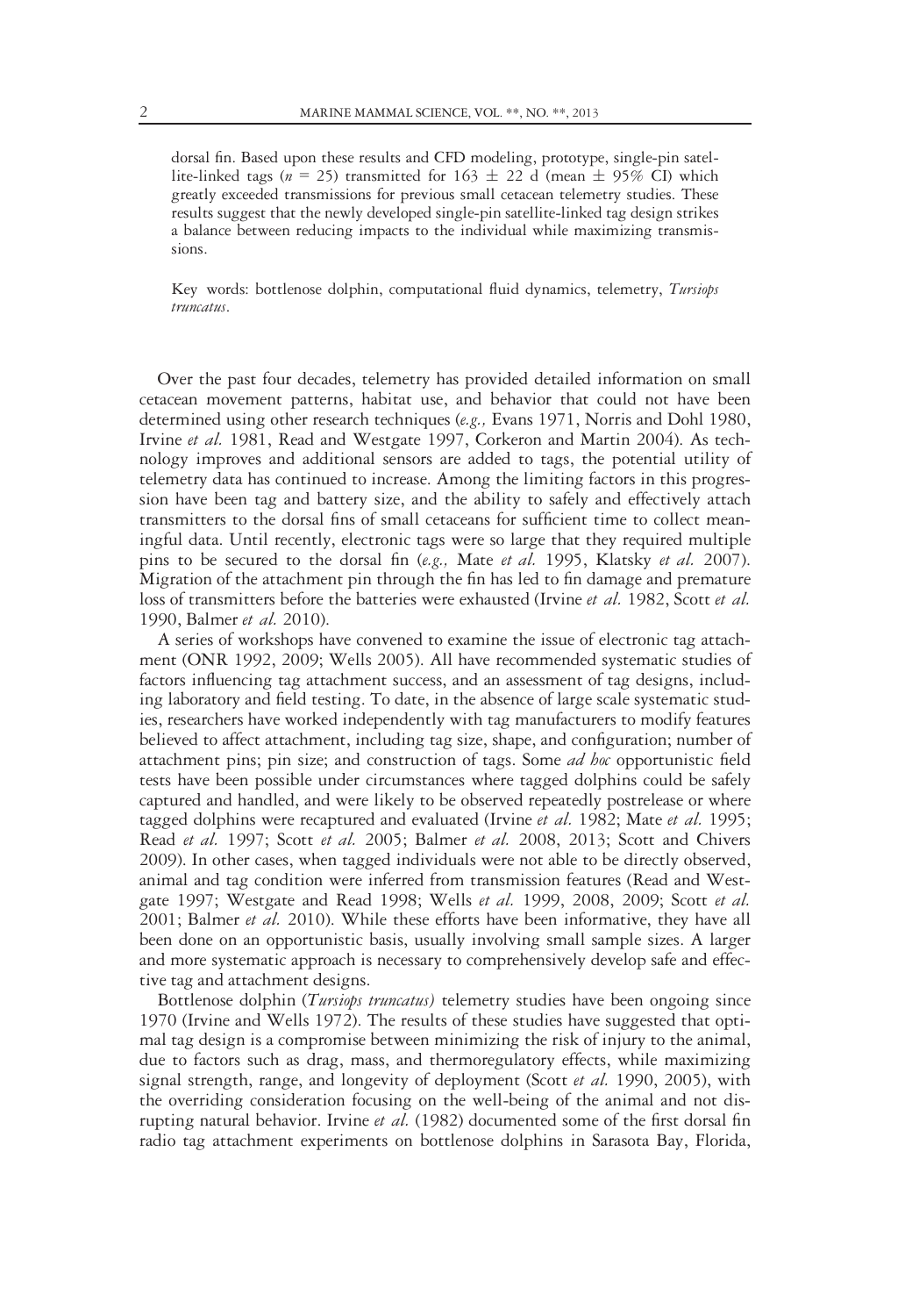using high frequency (HF) radio transmitters housed in one or two large tubes attached to a heavy fiberglass saddle that wrapped around the dorsal fin (Fig. 1A). The HF transmitters offered longer transmission distances, but at a cost of large tag size. Although successful in determining short-term movements of dolphins, many of these tags caused long-term dorsal fin damage (Gaskin et al. 1975, Irvine et al. 1982).

In 1993, Wells (RSW, unpublished data) developed a "roto-radio" tag system; newly available, small (14 g), very high frequency (VHF) radio transmitters were attached to the dorsal fin, via a cattle ear or roto tag (Wells 2009), which could be clipped through its trailing edge (Fig. 1B). This tag system was tested on bottlenose dolphins in Sarasota Bay and at a field site in Beaufort, North Carolina, with encouraging results (e.g., Waples 1995, Read *et al.* 1996). The most recent iteration, the bullet radio tag (Trac Pac, Ft. Walton Beach, FL), encloses a 16 g VHF radio transmitter (MM130, Backmount transmitter, Advanced Telemetry Systems, Inc., Isanti, MN), with an estimated battery life of 74 d, in a modified orthopedic plastic casing. These tags are attached to the dorsal fin using a single hole and a 1/4″ acetal (acetal homopolymer; Delrin, DuPont Wilmington, DE) pin, with nonstainless steel (corrodible) hex nuts and stainless steel washers on each side of the dorsal fin (Fig. 1C).

More than 100 single-pin VHF radio transmitters and their improved successors have been deployed since 1992 for various research projects and postrelease monitoring of rehabilitated cetaceans (e.g., Wells et al. 1998, in press; Owen 2003; Balmer et al. 2008, 2013). The general tag design features of the single-pin attachment positioned along the trailing edge of the dorsal fin were based upon the following assumptions:

- (1) Minimal blood vessel and dorsal fin damage if tag migration occurred.
- (2) Hydrodynamically more favorable as opposed to tags attached along the side or front of the dorsal fin.
- (3) Ease of attachment (*i.e.*, no complex templates for drilling holes into dorsal fin).
- (4) Thermal considerations (*i.e.*, tag does not cover large surface area of dorsal fin).

The small size of these tags minimized drag, fin damage, and thermoregulation effects, while the short reception ranges  $(\leq 8 \text{ km})$  and tag duration  $(\leq 3 \text{ mol})$  were determined to be acceptable tradeoffs for the inshore tracking studies being conducted.

Although VHF radio telemetry has proven successful at determining movement patterns of tagged individuals (e.g., Irvine et al. 1982, Balmer et al. 2008), the technique can be expensive, labor intensive, limited by weather and sea state, and it offers only limited geographic coverage (reviewed in Balmer *et al.*, in press). Satellitelinked radio telemetry provides location data and other behavioral information on tagged animals via a satellite-based data collection system, which far exceeds the capabilities of VHF radio tracking (Cooke et al. 2004). Satellite-linked transmissions are detected and analyzed through the Argos Data Collection and Location System (Argos DCLS), which consists of a series of satellites orbiting the earth. If two or more transmissions are received by a satellite during a single orbit, then a location is determined from Doppler shift of repeated transmissions (reviewed in Eckert and Stewart 2001). Location quality is dependent on the number of transmissions during a satellite pass, time between signals, position of the satellite tag on the animal, and stability of the transmitter oscillator (Westgate *et al.* 1999). The highest location quality data (Class 3) have greater than five transmission uplinks received in one satellite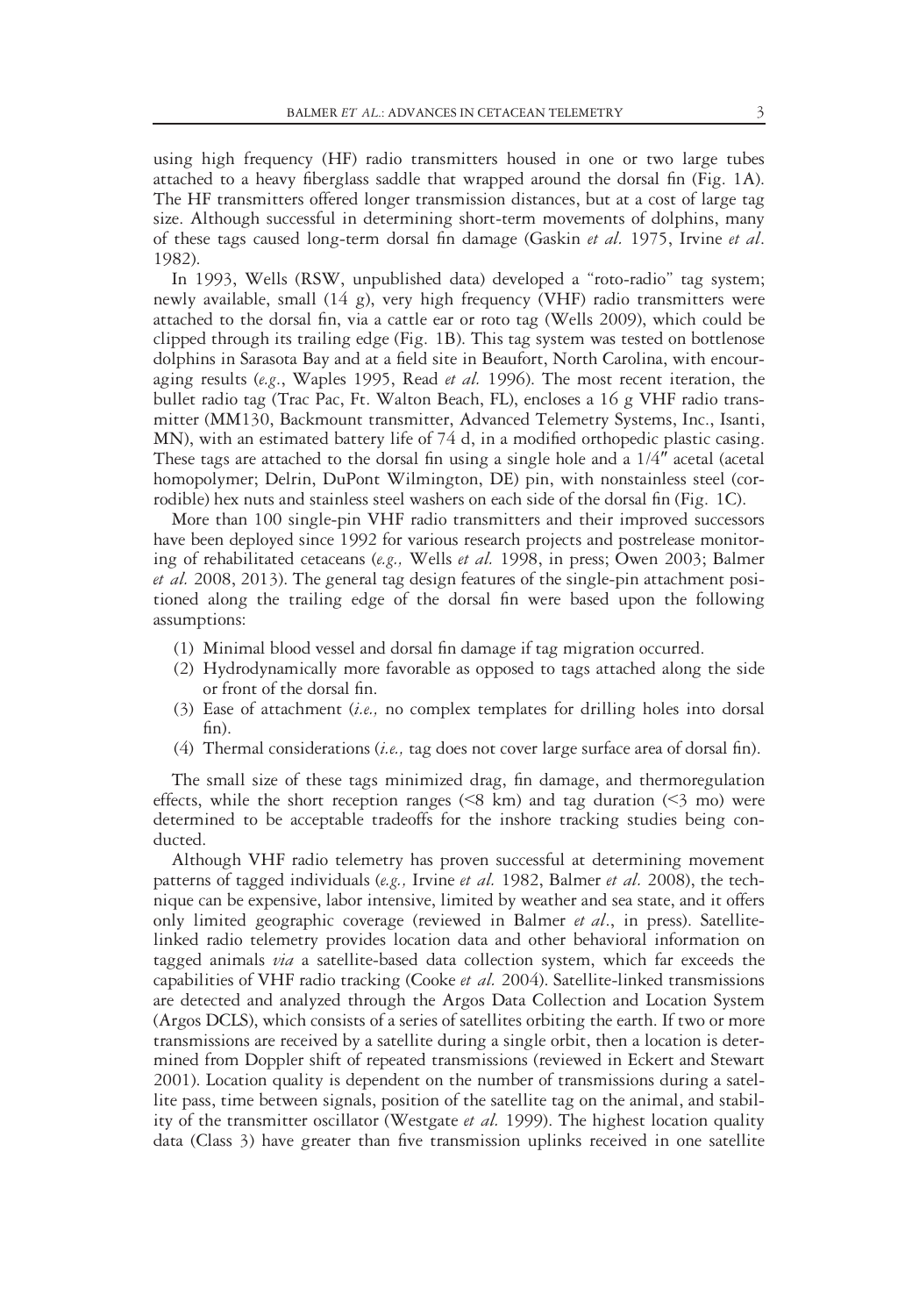

Figure 1. Examples of single-pin transmitter attachment designs: (A) HF radio transmitter housed in tube/saddle (Irvine et al. 1982); (B) VHF roto-radio tag (1993); (C) VHF bullet radio tag (upper) and single-pin satellite-linked tag (SirTrack, Kiwisat 202 Cetacean Fin Tag model K2F161) (lower) with 1/4" acetal pin and nonstainless steel (corrodible)  $1/4" \times 20$  hex nuts (2009); and (D) VHF bullet radio tag (upper) and single-pin satellite linked tag (Wildlife Computers, SPOT-100, Single Point Finmount satellite-linked transmitter) (lower) with 5/16<sup> $\dot{a}$ </sup> acetal pin and zinc-plated steel, 10-14  $\times$  3/8" pan head thread-cutting screws (2011).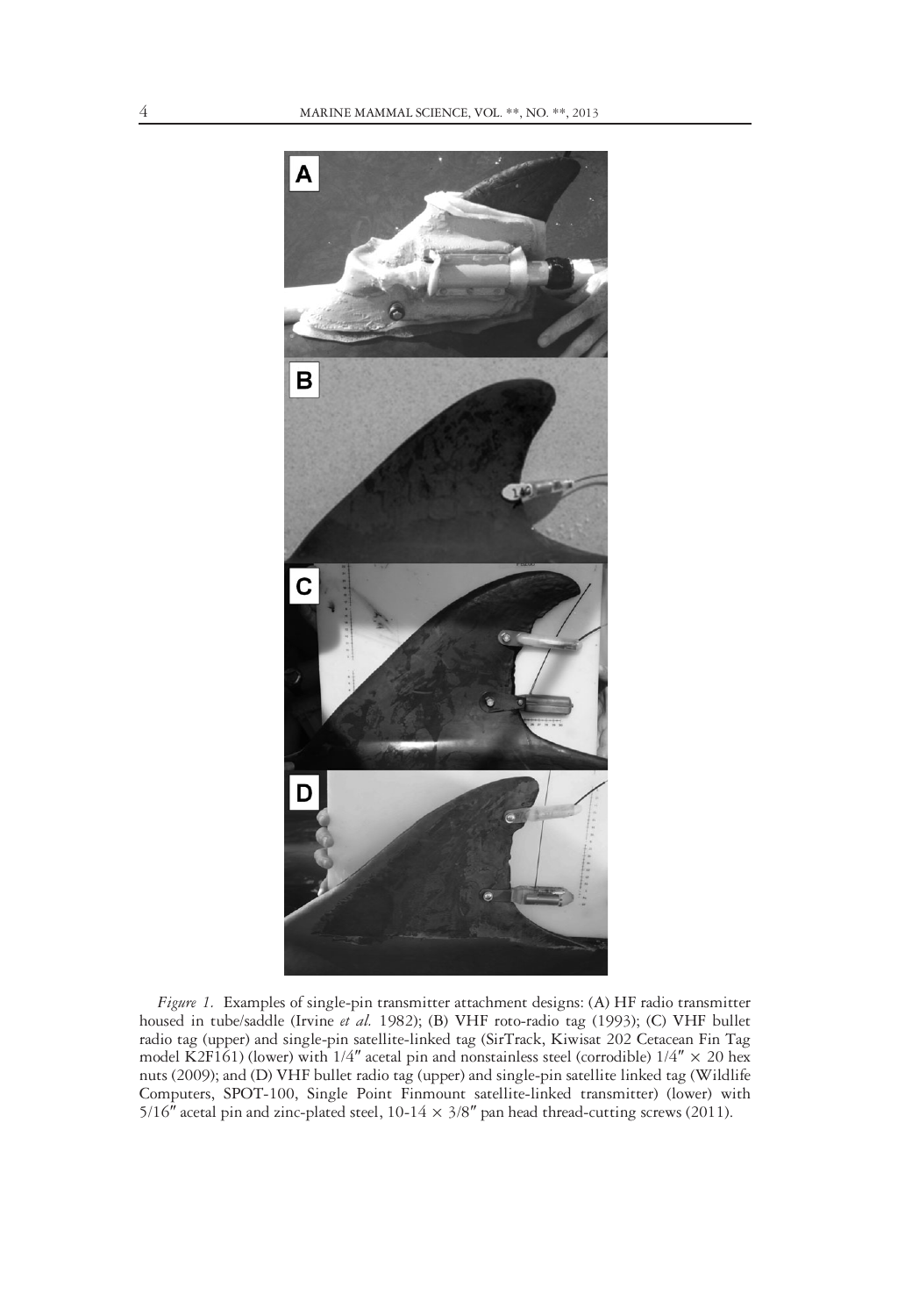pass, and a position accuracy of approximately 150 m (reviewed in Balmer et al. 2010). However, problems related to transmitter size, location on the dorsal fin, and the number of attachment pins have, in some cases, shortened the predicted attachment duration and caused damage to the dorsal fins (Scott *et al.* 1990, Read *et al.* 1997, Balmer et al. 2010). These failures motivated the development of a smaller satellite-linked transmitter with an attachment design comparable to that of the single-pin bullet radio tag, with the goals of minimizing negative impacts to the dorsal fin while maximizing transmitter longevity.

Recently, a satellite-linked transmitter that was of a suitable size to be attached via a single-pin has been developed. Working with dolphin researchers during the summer of 2009, SirTrack (Havelock North, New Zealand) manufactured a prototype, 37 g, location-only, satellite-linked transmitter (PTT) that was designed to be attached to the trailing edge of the dorsal fin using a single acetal pin  $(1/4'')$ , held by nonstainless steel (corrodible)  $1/4'' \times 20$  hex nuts and stainless steel washers (Kiwisat 202 Cetacean Fin Tag model K2F161) (Fig. 1C). During a bottlenose dolphin health assessment project in Georgia, three of these transmitters were deployed and monitored for more than three months to assess animal and tag condition (Balmer *et al.* 2011*a*). The results from this study suggested that this new singlepin attachment design was a significant improvement over previous multi-pin designs, with location data comparable to previous studies and minimal dorsal fin damage. However, all three of these satellite-linked tags had different modes of failure: acetal pin or corrodible nut, pin migration, and battery failure. Additional research, and a larger sample size, is necessary to provide a quantitative analysis of factors influencing tag retention and transmission duration based upon laboratory testing and field studies.

The goals of this study were to identify an optimal single-pin tag design and attachment location on dolphin dorsal fins. This involved an evaluation of previous deployments of single-pin tags, computational fluid dynamics (CFD) simulations, and then field deployment and monitoring of the modified satellite-linked tags. Data on bullet VHF radio tag performance from four prior bottlenose dolphin health assessments in the southeastern U.S. were used to identify factors that influence tag retention, transmission duration, and effects on the tagged individual. Hydrodynamic drag tests were performed on a recent single-pin satellite-linked tag design (Balmer et al. 2011a) and CFD studies were used to measure the drag on a variety of tag designs placed at multiple positions along the trailing edge of the dorsal fin. Prototype, satellite-linked transmitters, based upon the CFD models, were deployed and subsequently monitored for the life of the tags on bottlenose dolphins in Barataria Bay, Louisiana.

#### **METHODS**

# Single-pin Tag Review

To identify differences in tag design and attachment success, telemetry data were reviewed from 77 bullet VHF radio tags deployed during bottlenose dolphin health assessments in St. Joseph Bay, Florida (2005 and 2006) (Balmer et al. 2008), southern Georgia (2009) (Balmer et al. 2011a,  $b$ , 2013, in press), and Barataria Bay, Louisiana (2011). The following factors were examined to assess tag retention, transmission duration, and dorsal fin condition from the bullet VHF radio tags.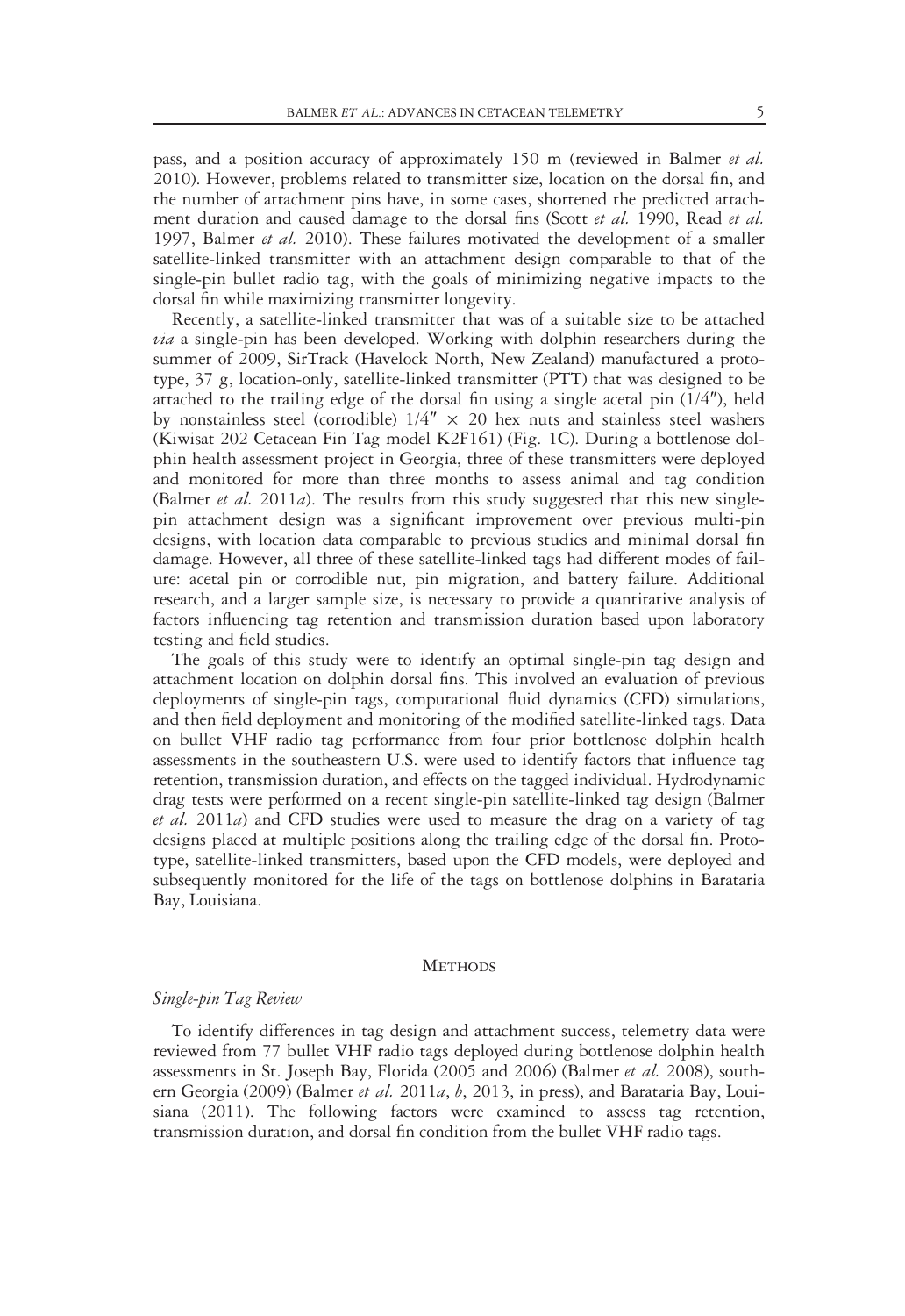Minimum number of days tag transmitted—The total number of days from tag attachment until the last day the animal was sighted with a transmitting tag (the tag may have continued to transmit after this last sighting).

Distance from trailing edge to attachment hole—Shortest measurement from the middle of the attachment hole to the trailing edge of the dorsal fin (mm).

Tag location on dorsal fin—Vertical location of tag attachment along the trailing edge of the dorsal fin: (1) High, upper third of trailing edge; (2) Middle, middle third of trailing edge;  $(3)$  Low, lower third of trailing edge.

Type of attachment—Attachment used to secure tag to dorsal fin;  $1/4'' \times 20$ hex nuts with  $1/4''$  acetal pin, or  $10-14 \times 3/8''$  pan head thread-cutting screws with 5/16″ acetal pin.

Biogrowth—Amount of fouling that developed on the tag during follow-up monitoring within the estimated battery life of the tag: (1) Heavy, biogrowth covering >75% of tag; (2) Moderate, biogrowth covering 25%-75% of tag; (3) Slight, biogrowth covering <25% of tag; (4) Unknown, animal not resighted with tag.

Mode of tag failure—Hypothesized reason for the tag no longer transmitting: (1) Battery, tag was sighted, intact on dolphin, no longer transmitting, and battery voltage was  $\leq 3.00V$  and/or the cumulative number of transmissions were  $\geq 40,000$ ; (2) Acetal pin/corrodible nut, dolphin was sighted without tag prior to end of estimated battery life and a hole was observed at the attachment location; (3) Migration, dolphin was sighted without tag prior to the end of estimated battery life and a notch was observed extending from the attachment location to the trailing edge of the dorsal fin; (4) Unknown, animal was not resighted within the estimated battery life with the tag attached and no longer transmitting, or without tag.

Condition of dorsal fin posttag loss—Damage caused by the tag attachment: (1) Hole, well-healed hole at the attachment location; (2) Notch, well-healed notch from the attachment location to the trailing edge of the dorsal fin; (3) Unknown, dolphin was not resighted without its tag.

Analyses of variance (ANOVA) tests were performed to assess which factors influenced tag transmission (tag location on dorsal fin, biogrowth, and type of attachment), with the minimum number of days each tag transmitted as the response variable. Additional ANOVAs were performed to determine if distance from the trailing edge of the dorsal fin to the attachment hole was correlated with the mode of tag failure and condition of dorsal fin posttag loss. When the  $F$ -statistic was significant ( $P \le 0.05$  or  $\alpha = 0.05$ ), pairwise comparisons were made using Tukey's Honestly Significant Difference (HSD) test.

### Computational Fluid Dynamics

Computational fluid dynamics (CFD) studies of distance from trailing edge to attachment hole, antenna position on the tag, and attachment location on the dorsal fin were conducted using SolidWorks Flow Simulation 2012 (SolidWorks 2012) on an 8-core, 32 GB RAM workstation. The goal of these simulations was to identify tag configurations and attachments that reduce the hydrodynamic drag. A computational domain containing an idealized dorsal fin was used for all CFD studies. A grid convergence study was performed with mesh densities ranging from 632,000 to 3,070,000 finite volume cells. This study determined that a mesh with an approximate density of 632,000 cells gave a reasonable combination of solution accuracy and computation time. Therefore, this mesh density was used for all of the CFD studies with the exception of the tag location study, where approximately 1,658,000 finite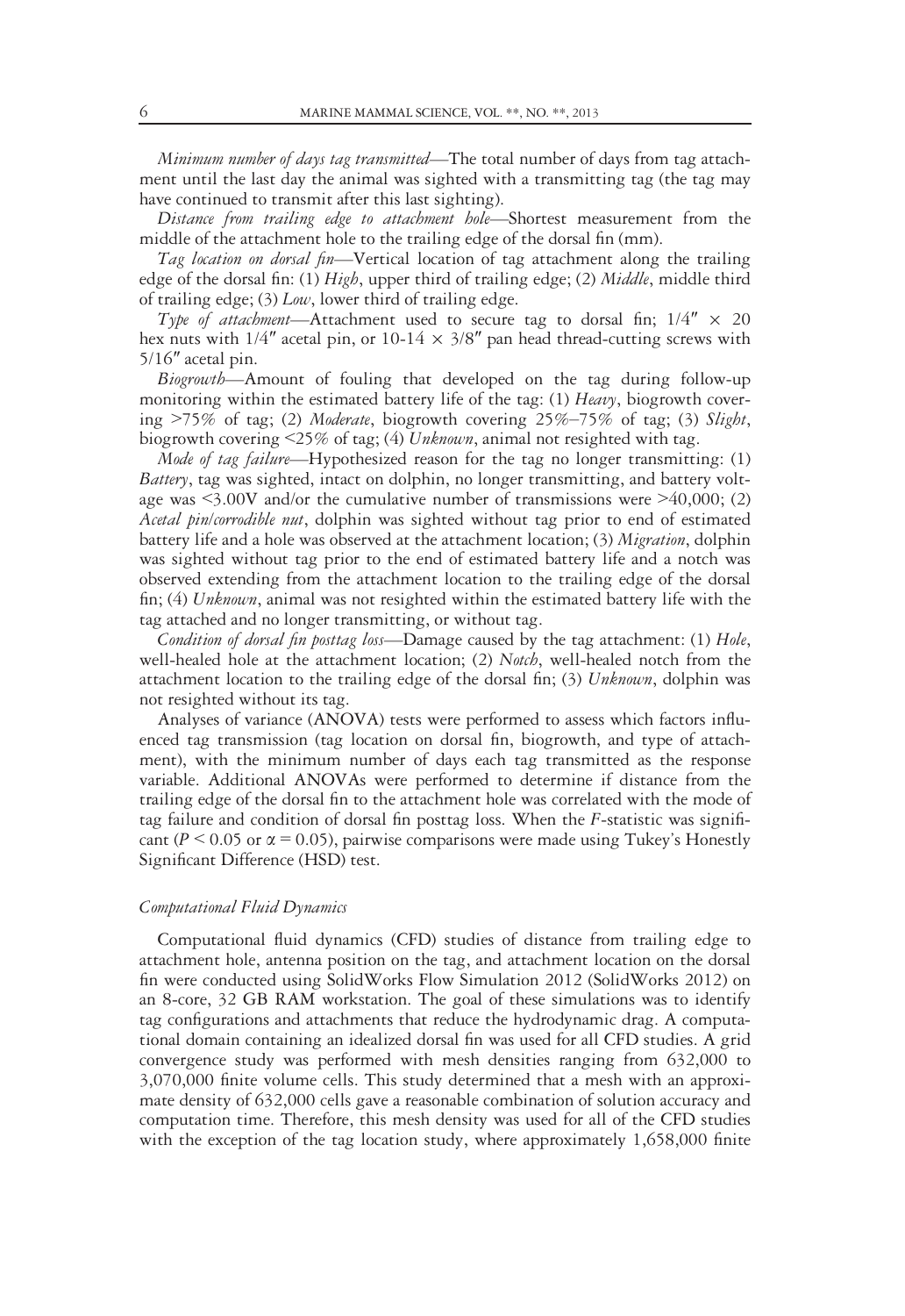volume cells were used. This allowed a single local mesh refinement region for all of the tag location configurations.

The inflow and outflow boundary conditions on the computational domain consisted, respectively, of uniform velocity and fixed static pressure. No-slip (viscous) boundary conditions were used on the dorsal fin and tag surfaces while free-slip (inviscid) boundary conditions were used on the top, bottom, and side walls of the computational domain. The  $k$ - $\varepsilon$  Reynolds averaged Navier-Stokes turbulence model simulations were run in parallel using all eight cores of the workstation with a mean computing time for each simulation of approximately 180 min (Weber *et al.* 2011). All of the CFD simulations considered in this work used a free stream flow speed of 2.058 m/s (4.0 kn).

#### Prototype Single-pin Satellite-linked Tag Assessment

In August 2011, a health assessment of bottlenose dolphins was conducted in Barataria Bay, Louisiana, as part of the Natural Resource Damage Assessment (NRDA) conducted by NOAA, other federal and state Trustees, and their partners in response to the 2010 Deepwater Horizon Oil Spill. Dolphins were captured, examined, tagged, and released using practices similar to those established for health assessments of bottlenose dolphins in Sarasota Bay, Florida (Wells et al. 2004). Twenty-five dolphins were tagged with a 54 g, location-only, SPOT-100, Single Point Finmount satellitelinked transmitter (Wildlife Computers, Redmond, WA), the design of which was based upon the findings from the CFD models for reducing drag (Fig. 1D).

Based upon the attachment location results from previous studies and the CFD modeling, the satellite-linked tag was placed along the lower third of the trailing edge, and the center of the hole in the attachment wing was marked with a permanent marker at a distance of approximately 38 mm from the trailing edge. Wearing surgical gloves, the researcher attaching the tag cleaned the attachment site with a Dermachlor (Chlorhexidine 2%) (Butler Schein Animal Health, Inc., Dublin, OH) scrub followed by methanol. Using a Miltex N-Tralig intraligamentary syringe (Integra LifeSciences Corporation, Plainsboro, NJ), 1–2 ml of lidocaine hydrochloride and epinephrine (1:100,000) (Cook-Waite, Carestream Health, Inc., Cambridge, Ontario, Canada) was injected directly into the center of the attachment location mark on the dorsal fin, with three injections of the same volume surrounding this site as well. A sterilized stainless steel 5/16″ coring tool was centered over the attachment location mark, and pushed by hand through the fin into a rubber sanding block held against the fin on the other side. The core was saved for genetic analyses in a vial of DMSO stored at room temperature. An acetal pin of appropriate length (approximately 20 mm), soaked in Dermacholor prior to attachment, was inserted through the hole in the dorsal fin. The wings of the tag were placed over the holes in the pins, and two zinc-plated steel,  $10-14 \times 3/8''$  pan head thread-cutting screws with two  $1/4''$  stainless steel, small flat washers were attached by hand-tightening with screw drivers, to the point where approximately 1 mm of space remained between each wing and the fin. The tag was tested for function, photos were taken of the attachments and dorsal fin, and the animal was ready for release.

The satellite-linked tags were programmed to optimize battery life and access to satellites. They were set to transmit during two four-hour windows each day (0200– 0559 and 0800–1159 CST), based on ARGOS satellite pass prediction values, looking for satellites with  $>20^{\circ}$  elevation for at least 3 min. The tags were programmed to transmit up to 250 times each day, yielding a theoretical maximum of up to 240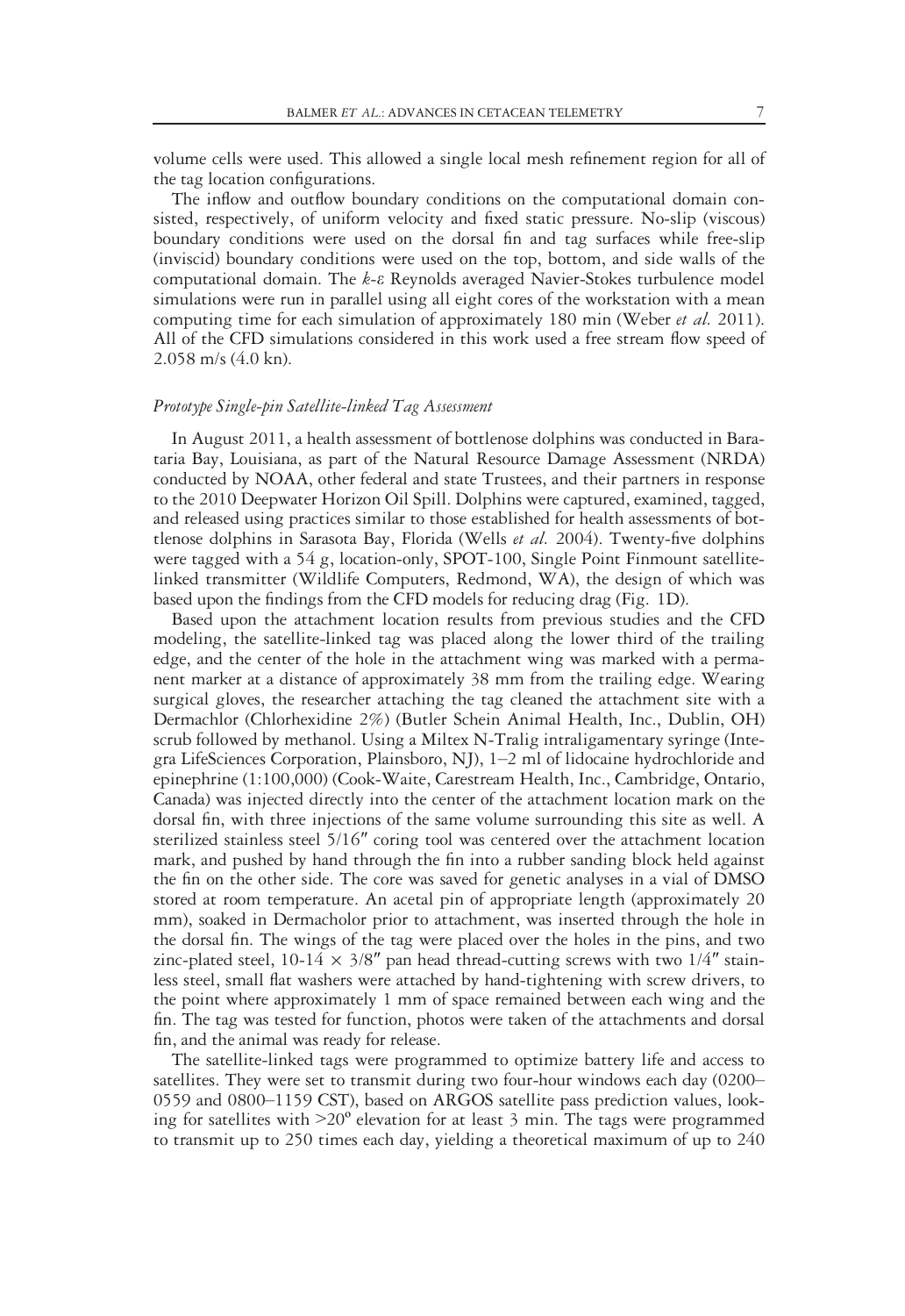tracking days based upon battery life. Of the 25 dolphins tagged with satellite-linked transmitters, 21 also received a bullet VHF radio tag (Fig. 1C) attached to the upper third of their fin for small-vessel based, direct radio-tracking and visual follow-up of animal and tag condition. Five additional dolphins received only a bullet radio tag attached at the same position as the satellite-linked tags. Follow-up monitoring of animal and tag condition, and additional photo-identification surveys were conducted by the Louisiana Department of Wildlife and Fisheries, the Chicago Zoological Society, and NOAA.

To assess satellite-linked tag condition, the same factors were used as those for the bullet VHF radio tags, excluding distance from trailing edge to attachment hole, tag location on the dorsal fin, pin diameter, and type of attachment, which were the same across all satellite-linked tag attachments: 38.6 mm, low, 5/16", and 10-14  $\times$  3/8" pan head thread-cutting screws, respectively. Satellite-linked tags can be monitored remotely for the duration of the tag's life, thus, the number of days from attachment to final transmission was calculated as opposed to the minimum number of days the tag transmitted from the direct radio tracking. ANOVAs were performed to investigate the relationships between the number of days from attachment to final transmission (response variable), modes of tag failure, tag transmission rates, and biogrowth.

#### **RESULTS**

## Single-pin Tag Review

The mean number of days that the single-pin radio tags ( $n = 77$ ) transmitted during the four projects investigated in this study was 49 (95% CI: 42–56 d). Radio tags attached along the lower third of the dorsal fin had a significantly higher number of transmission days (56  $\pm$  12 d; mean  $\pm$  95% CI) than tags attached along the upper third of the dorsal fin (38  $\pm$  7 d) (P = 0.0305) (Fig. 2A). The number of transmission days was significantly higher for tags with  $1/4'' \times 20$  hex nuts and  $1/4''$ pins (57  $\pm$  9 d) than 10-14  $\times$  3/8" pan head thread-cutting screws with 5/16" pins (39  $\pm$  6 d) (P = 0.0019) (Fig. 2B). Radio tags with heavy biogrowth transmitted significantly longer (76  $\pm$  21 d) than tags with slight biogrowth (45  $\pm$  7 d) (P = 0.0050) (Fig. 2C).

The distance from trailing edge to attachment hole was significantly correlated with mode of tag failure ( $P = 0.0293$ ) and condition of dorsal fin posttag loss  $(P = 0.0006)$  (Fig. 3). Radio tags that were attached deeper into the dorsal fin failed predominantly due to battery life and left a hole in the fin, while tags attached closer to the trailing edge tended to fail by migration and left a notch.

#### Computational Fluid Dynamics

The first CFD study examined distance from trailing edge to attachment hole, defined as the distance between the junction of the left and right tabs and the centerline of the attachment fastener hole (Fig. 4A). Three distances were considered: 25 mm, 35 mm, and 38.6 mm. The greatest difference in hydrodynamic drag was found to be 1.2%. Therefore, distance from trailing edge to attachment hole was considered an insignificant driver of overall drag. Based on the team's previous experience with single-pin tracking tags, the 38.6 mm distance was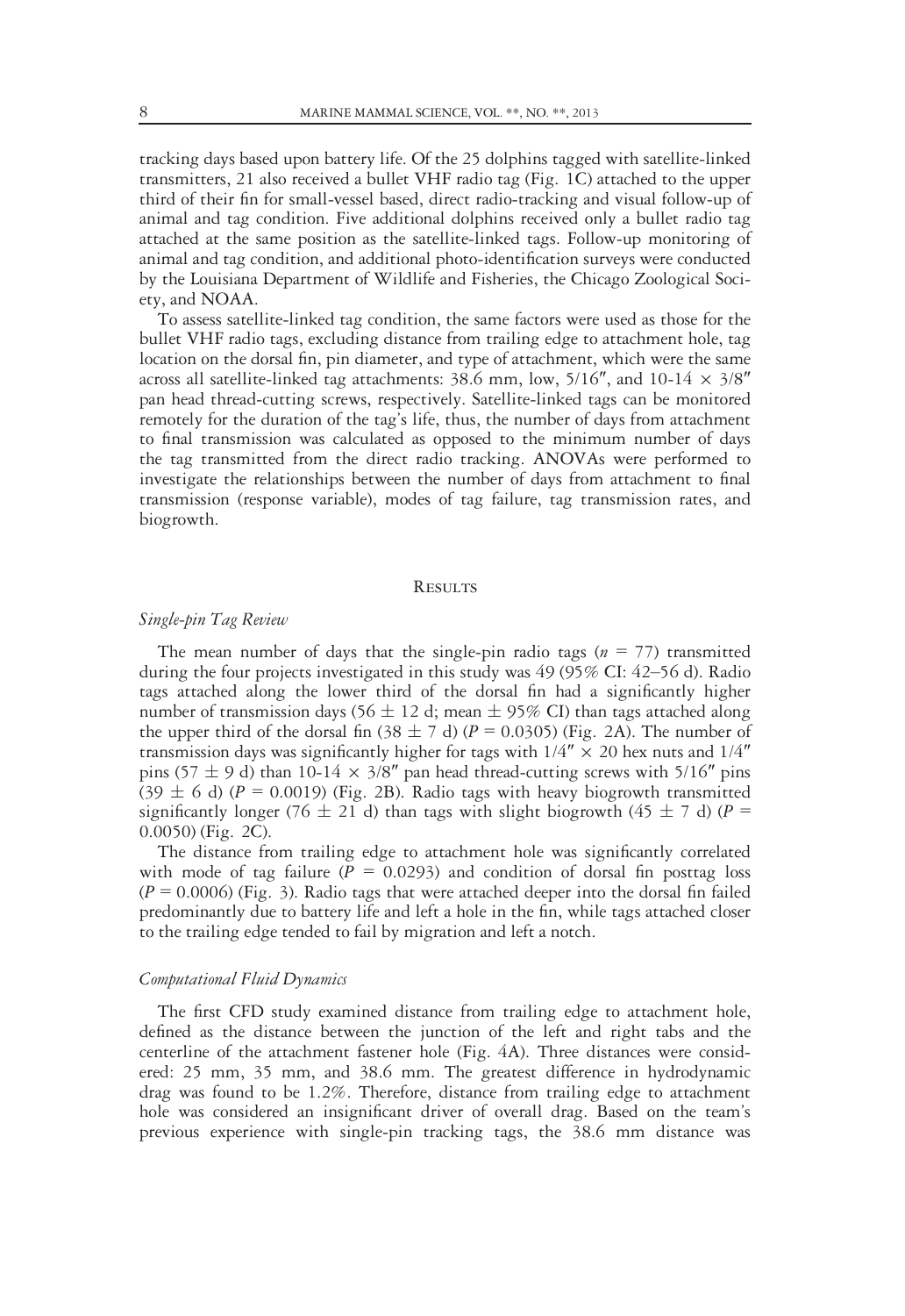

Figure 2. Minimum number of days bullet radio tags transmitted (mean  $\pm$  95% CI) grouped by (A) tag location on the dorsal fin, (B) type of attachment, and (C) biogrowth. Note: Statistical differences were determined utilizing one-way ANOVAs. When the F-statistic was significant, pairwise comparisons were made using Tukey's Honestly Significant Difference (HSD) test. Points that share the same letter are not significantly different from each other.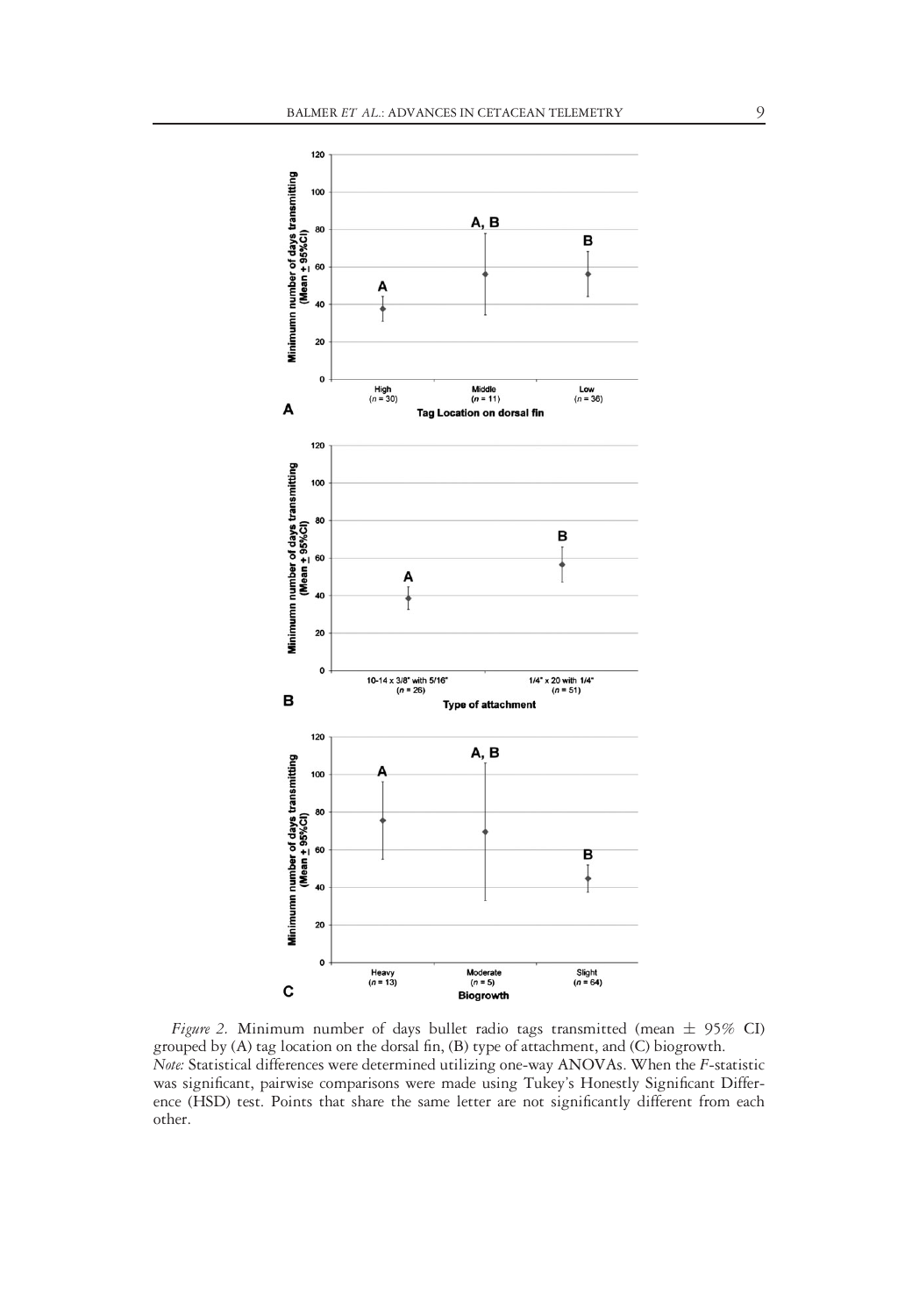



Figure 3. Tag attachment distance (mm) from trailing edge to attachment hole (mean  $\pm$ 95% CI) grouped by (A) mode of tag failure and (B) condition of dorsal fin posttag loss. Note: Statistical differences were determined utilizing one-way ANOVAs. When the F-statistic was significant, pairwise comparisons were made using Tukey's Honestly Significant Difference (HSD) test. Points that share the same letter are not significantly different from each other.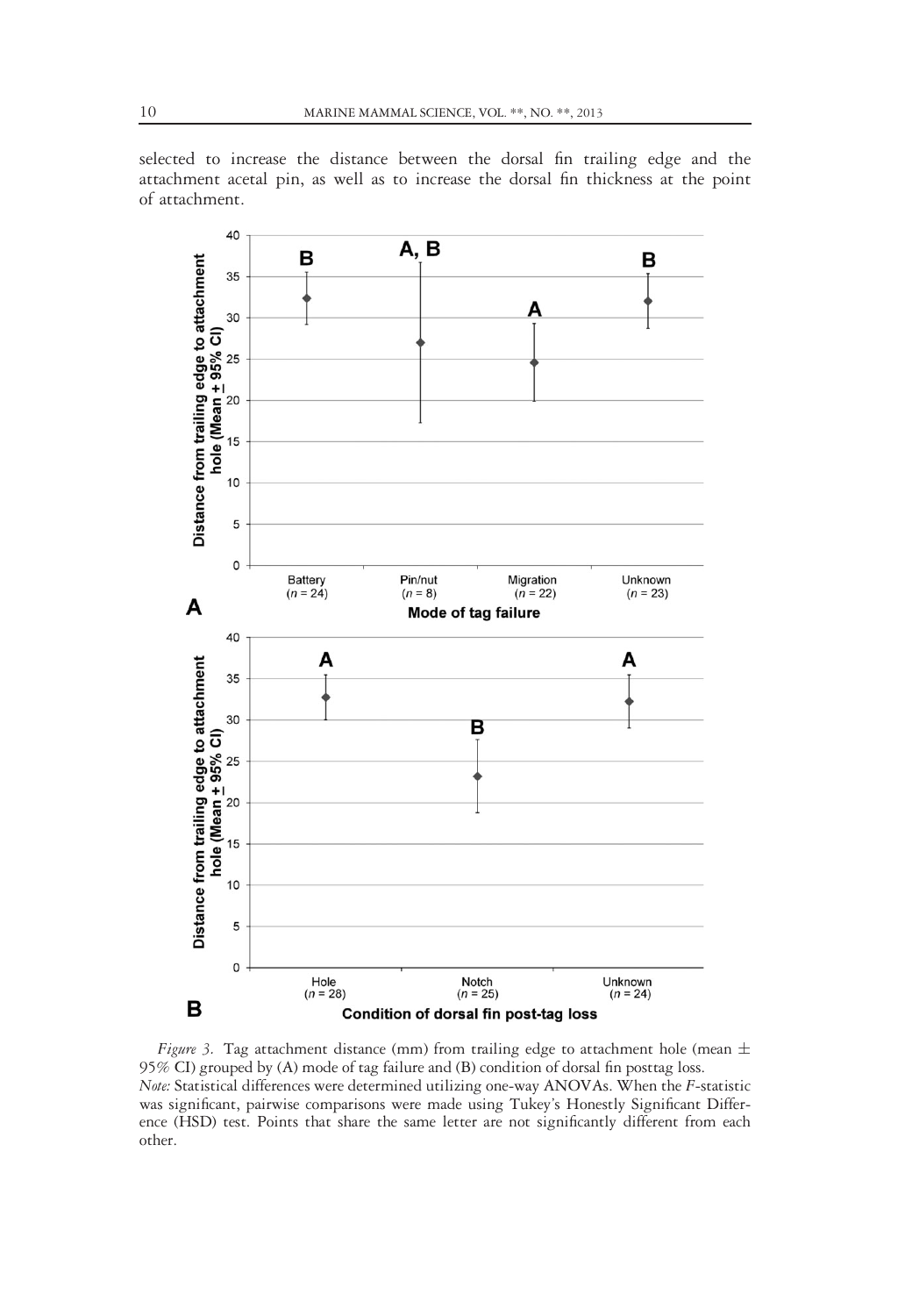The influence of antenna mounting position on the hydrodynamic drag was examined at three positions: fore, mid, and aft (Fig. 4B). The mid and aft antenna mounting position, when compared to the forward antenna mounting position, resulted in drag increases of 6% and 15%, respectively. Therefore, the forward antenna mounting location was selected for the new satellite-linked tag design.

The hydrodynamic drag effect of the location of the satellite tag on the dorsal fin was another design variable examined. A reference vertical position, which was the perpendicular distance from the attachment screw center to a horizontal line at the level of the cranial insertion of the dorsal fin, was specified. Then, the vertical distance between this point and the satellite tag mounting pin centerline was varied from 50 to 200 mm with increments of 25 mm (Fig. 5). All of the CFD simulations were conducted with a 2.058 m/s (4.0 kn) free-stream flow speed. The 04 position (100 mm from the anterior insertion of the dorsal fin) incurred the least hydrodynamic drag. The 09 position had the greatest amount of drag relative to the 04 position (120%).

#### Prototype Single-pin Satellite-linked Tag Assessment

The mean number of days from attachment to final transmission for the 25 satellite-linked tags was  $163$  (95% CI:  $141-185$  d). Of the 25 tagged individuals, 84% ( $n = 21$ ) had a hole posttag loss, 4% ( $n = 1$ ) had a notch, and 12% ( $n = 3$ ) were unknown. The mode of satellite-linked tag failure was significantly correlated with the number of days a tag transmitted ( $P \le 0.0001$ ) (Fig. 6A). The single tag that migrated out of the fin transmitted for the lowest number of days (54). The tags that detached by the corroding of the pin transmitted for  $145 \pm 20$  d (mean  $\pm$  95% CI), while the tags that suffered battery failure transmitted for  $211 \pm 27$  d. There was no relationship between biogrowth and the number of days from attachment to final transmission ( $P = 0.1342$ ) (Fig. 6B).



Figure 4. Illustrations of tag configurations during computational fluid dynamics (CFD) studies of (A) tab length and (B) antenna position. For the tab length study, attachment tab length (distance from the internal junction of the left and right tabs to the attachment screw center) was tested for lengths of 25.0 mm, 35.0 mm, and 38.5 mm. No significant difference in drag was found. The antenna position study used fore, mid, and aft antenna locations. The mid and aft locations gave increases in drag over the fore location of  $6.0\%$  and  $15\%$ , respectively.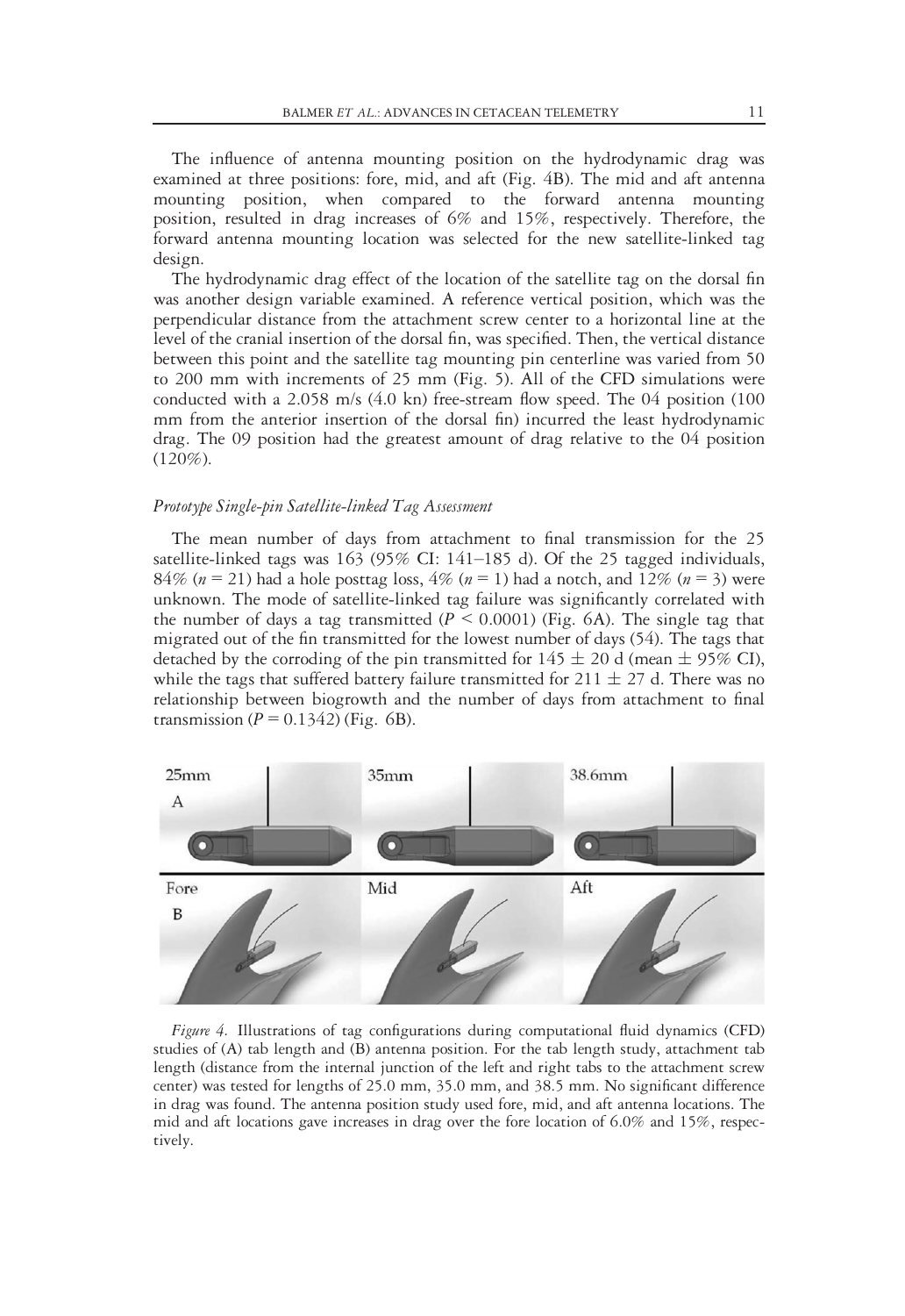

Figure 5. Illustrations of tag placement during computational fluid dynamics (CFD) studies. The vertical perpendicular distance from the attachment screw center to a horizontal line at the level of the cranial insertion of the dorsal fin is shown for each location. The 04 position (upper right image) incurred the least drag. Position 09 had the greatest drag with an increase of 120% over position 04.

#### **DISCUSSION**

This study presents quantitative data that provides insight into the design, attachment, and performance of single-pin VHF and satellite-linked tags, with the goal of an appropriate balance between minimizing impacts to the tagged individual, and maximizing tag transmissions. VHF radio tags attached along the lower third of the dorsal fin and approximately 33 mm from the trailing edge resulted in higher transmission durations and lower impacts to the dorsal fin, resulting in a fully healed hole rather than a notch from tag migration (Fig. 2, 3). These results were supported by those of the Barataria Bay satellite-linked telemetry study, in which all tags were attached along the lower third of the dorsal fin, at an attachment distance of 38.6 mm from the trailing edge. Of the 22 satellite-linked tags for which the mode of tag failure could be identified, only one tag migrated through the dorsal fin, and the mean tag transmission duration was  $163 \pm 22$  d (mean  $\pm$  95% CI) (Fig. 6). These tag transmission durations exceeded those of previous small cetacean studies in which multi-pin, time-depth recording satellitelinked tags ( $n = 10$ ,  $28 \pm 17$  d; mean  $\pm$  SD) (Klatsky *et al.* 2007; Wells *et al.* 2008, 2009; Balmer et al. 2010), and the single-pin, location-only, satellite-linked tags deployed along the Georgia coast ( $n = 3$ , 61  $\pm$  9 d; mean  $\pm$  SD) (Balmer *et al.*  $2011a$ ) were used.

As part of the redesign process, the hypothesis was tested that increasing the diameter of the attachment pin from 1/4″ to 5/16″ would spread the shearing force of the pin across more fin tissue, and reduce the possibility of the pin migrating through the fin. In addition, it was hypothesized that using pan head thread-cutting screws over hex nuts would reduce drag at the attachment location. However, the radio tags attached with  $1/4'' \times 20$  hex nuts and  $1/4''$  pins transmitted significantly longer than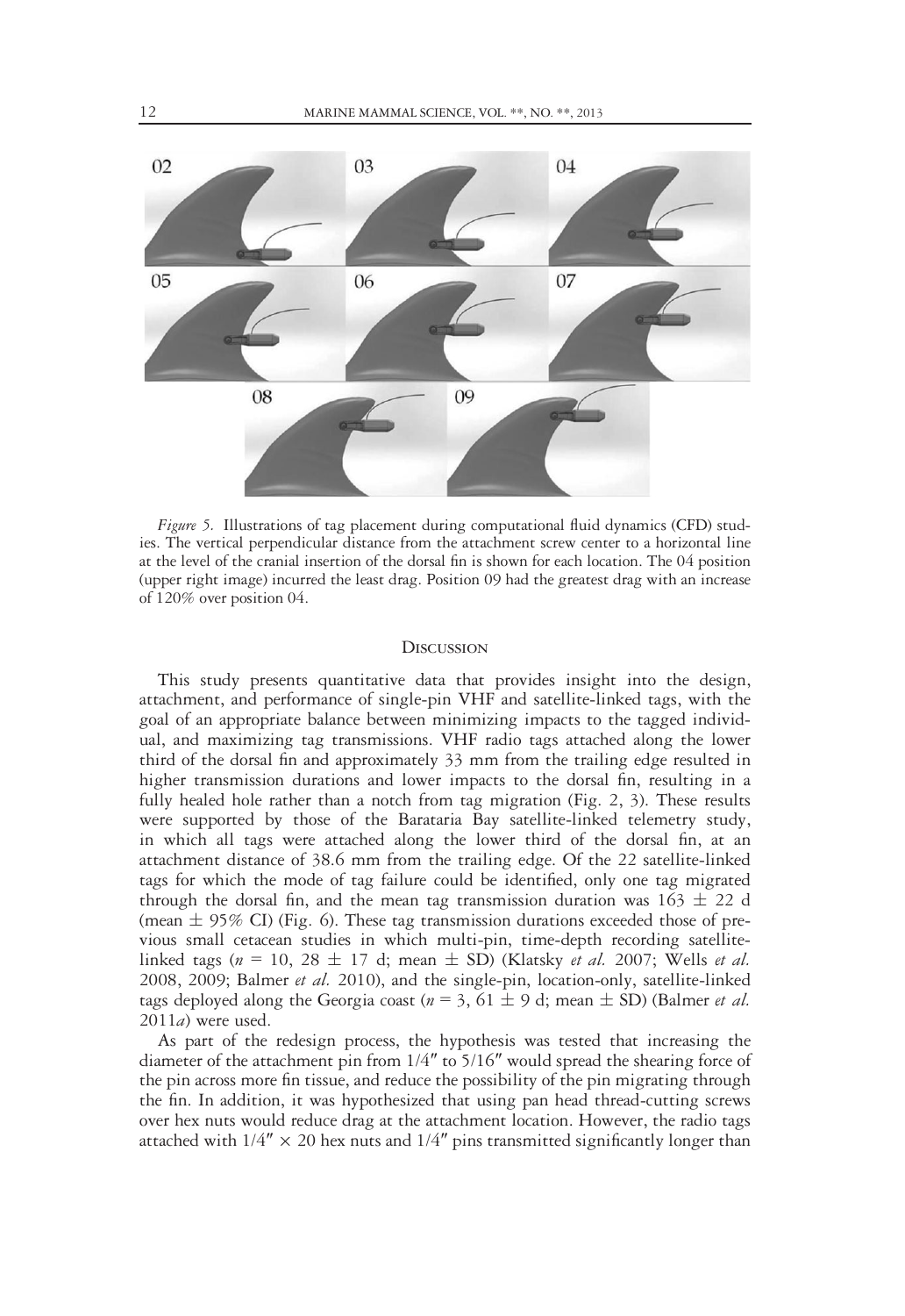

Figure 6. Number of days from satellite-linked tag attachment to final transmission grouped by (A) mode of tag failure and (B) biogrowth.

Note: Statistical differences were determined utilizing one-way ANOVAs. When the F-statistic was significant, pairwise comparisons were made using Tukey's Honestly Significant Difference (HSD) test. Points that share the same letter are not significantly different from each other.

those with  $10-14 \times 3/8''$  pan-head thread-cutting screws and  $5/16''$  pins (Fig. 2B). The tag attachment location (high, middle, and low) was likely an additional factor that contributed to the differences observed in pin diameter and type of attachment.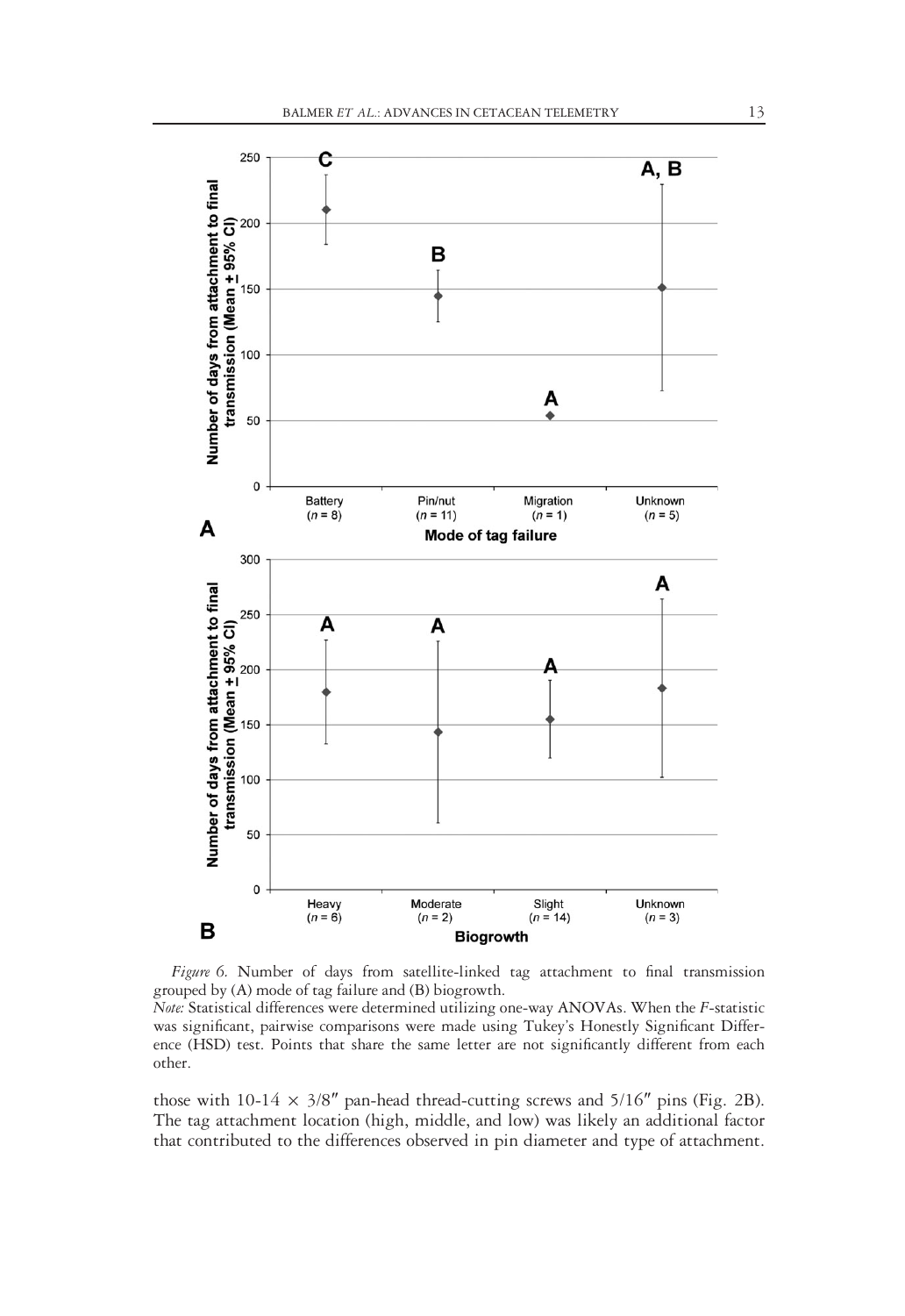Hex nuts with 1/4″ pins were used to attach radio tags at all three attachment locations in St. Joseph Bay and southern Georgia. However, all of the radio tags in Barataria Bay were attached using pan head thread-cutting screws and 5/16″ pins and the majority (21 of 26) were attached along the upper third of the fin, to permit follow-up radio tracking of dolphins also tagged with a satellite-linked transmitter. Based upon the results of the CFD simulations (Fig. 5) and radio tagging data (Fig. 2A), tags attached along the lower third of the fin had a higher number of days transmitting. Thus, determining the roles that pin diameter and type of attachment play in tag longevity requires further study.

Biogrowth was also hypothesized to contribute to tag transmission duration. Biogrowth could cover tag sensors or create additional drag on the dorsal fin, increasing the likelihood of tag failure. In addition, hard-bodied organisms, such as barnacles, which grow on the tag, may cause wounds along the peduncle or dorsal fin, creating sites for infection. However, radio tags that transmitted longer also experienced more biogrowth than those with shorter transmission durations (Fig. 2C), and there was no relationship between tag transmission durations and biogrowth for the satellitelinked tags (Fig. 6B). Although this study did not identify biogrowth as a significant factor influencing transmission duration, as attachment durations continue to increase thereby allowing for denser biogrowth, future research would be useful to investigate anti-fouling coatings that are, most critically, safe for the animal and successful in reducing or eliminating tag biogrowth.

This study identified an effective satellite-linked tag attachment type and dorsal fin location for bottlenose dolphins;  $10-14 \times 3/8''$  pan head thread-cutting screws and 5/16″ pins attached along the lower-third of the dorsal fin at a distance of 38.6 mm. Although numerous studies have investigated the function  $(e, g, Fish$  and Rohr 1999; Meagher et al. 2002, 2008; Westgate et al. 2007; Barbieri et al. 2010) and anatomy (e.g., Scholander and Schevill 1955, Wainwright et al. 1982, Pabst et al. 1999) of the dorsal fin, quantitative data on dorsal fin morphology is scarce. Mechanical tests, similar to investigating epidermal effects of entangling lines on humpback (Megaptera novaeangliae) and North Atlantic right (Eubalaena glacialis) whales (Winn et al. 2008), would be useful in identifying effects associated with different sized attachments on the dorsal fins of different small cetacean species and age classes. Morphological analyses of small cetacean dorsal fins utilizing a macroscopic polarized light imaging system (Hamilton et al. 2004, Harper et al. 2008) to illuminate collagen fibers would provide a quantitative analysis of fiber orientation, size, and density, which could be used to identify an optimal tag attachment location.

The single-pin satellite-linked tags deployed in this study provided location-only data for bottlenose dolphins in and around Barataria Bay, Louisiana. Location-only tags are useful for identifying ranging patterns of coastal and estuarine cetacean species; however, time-depth recorders can provide additional insight into animal behavior (e.g., Klatsky et al. 2007, Wells et al. 2009). Development of a single-pin, satellite-linked, time-depth recorder (TDR) tag with a design similar to that of the location-only tag used in this study would enable researchers to use a versatile tag to address a broad spectrum of research goals. In addition, visual observations of a tagged individual are crucial to assessing animal and tag condition. Development of a single tag that has both satellite-linked and VHF radio transmitters or a satellitelinked transmitter that can be efficiently tracked using a PTT locator would permit researchers to perform follow-up monitoring of animal and tag condition without the attachment of two separate tags to the dorsal fin.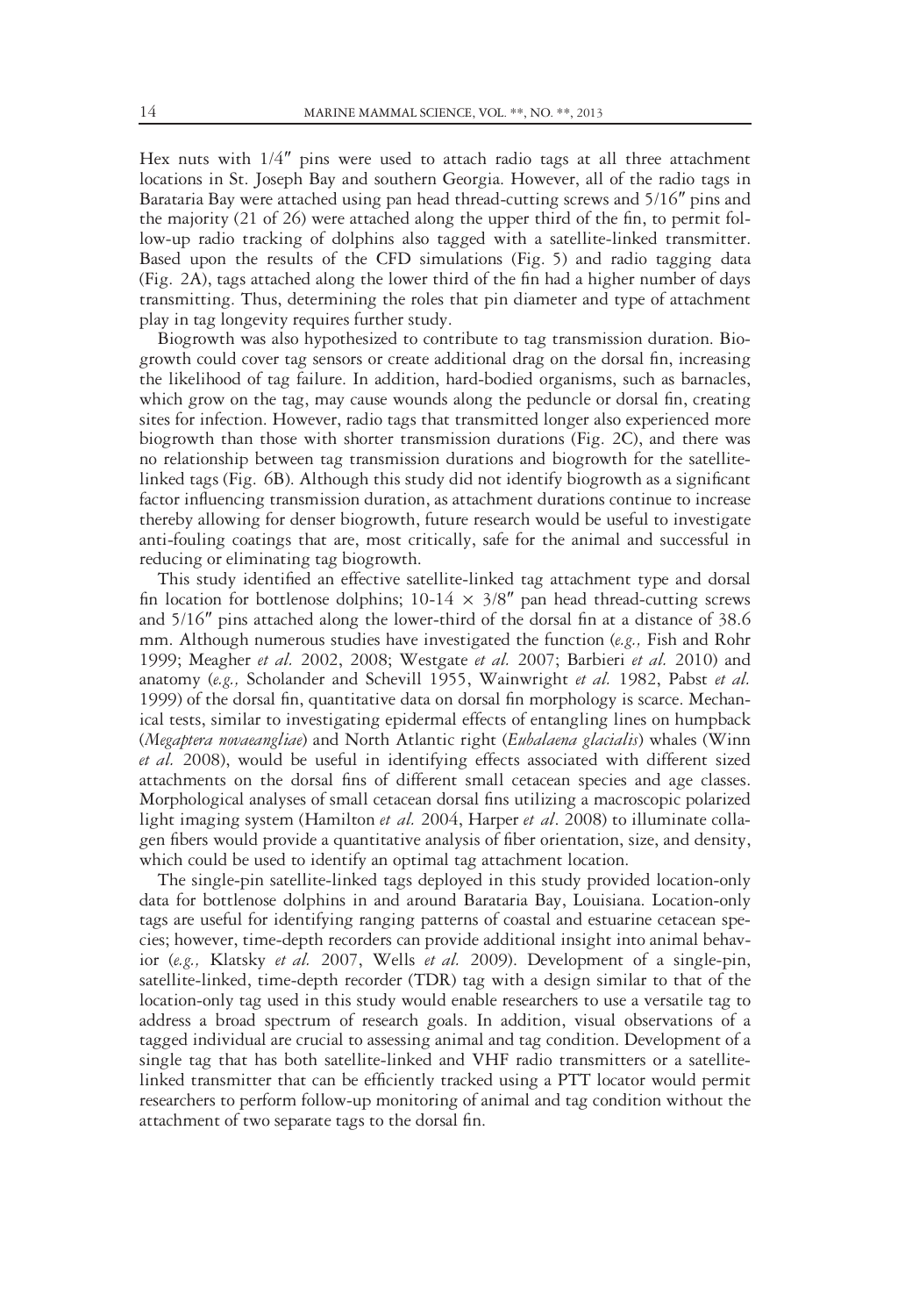# Summary

VHF radio and satellite-linked telemetry have greatly enhanced our understanding of biological processes through unrestrained monitoring of individual animals (reviewed in Cooke et al. 2004). However, detrimental effects associated with tag attachment must be of foremost concern and every effort to minimize negative impacts on the tagged individual should be undertaken (reviewed in Wilson and McMahon 2006). Reviews of cetacean telemetry studies conducted through the late 20th century (e.g., Scott et al. 1990, Read et al. 1997, Mate et al. 2007) have described a reduction in the size and cost of transmitters and an increase in the number of cetacean studies utilizing telemetry methods. The most recent generation of satellite-linked tags is now small enough to effectively attach a single-pin design, which minimizes the risk of injury to the tagged individual and offers a broader geographic range and improved transmission duration.

#### **ACKNOWLEDGMENTS**

This material is based upon work supported by BP and NOAA. Tracking data collected from previous bottlenose dolphin capture-release, health assessments were conducted under National Marine Fisheries Service Scientific Research Permit Nos. 522-1569-01 and 522- 1527-00 (St. Joseph Bay), and 932-1905/MA-009526 (Georgia and Barataria Bay); and IACUC permit numbers UNCW 2004-012 (St. Joseph Bay) and UNCW 2007-016 (Georgia). Protocols for health assessment and tagging in Barataria Bay were reviewed and approved by a NOAA Animal Use and Care Committee. Research in Barataria Bay was funded as part of the cooperative agreement between NOAA, other federal and state Trustees and BP. Partial funding for research in Barataria Bay came from the Office of Naval Research and in St. Joseph Bay from the Disney Wildlife Conservation Fund. We would like to thank the Louisiana Department of Wildlife and Fisheries for logistical support during the Barataria Bay health assessment and follow-up monitoring; all of the participants in the four NOAA health assessments used in these analyses; and Wildlife Computers for manufacturing the new single-pin satellite-linked tag design.

#### Disclaimer

Any opinions, findings, and conclusions or recommendations expressed in this publication are those of the author(s) and do not necessarily reflect the views of BP and/or state or federal natural resource trustees.

This publication does not constitute an endorsement of any commercial product or intend to be an opinion beyond scientific or other results obtained by the National Oceanic and Atmospheric Administration (NOAA). No reference shall be made to NOAA, or this publication furnished by NOAA, to any advertising or sales promotion which would indicate or imply that NOAA recommends or endorses any proprietary product mentioned herein, or which has as its purpose an interest to cause the advertised product to be used or purchased because of this publication.

### LITERATURE CITED

Balmer, B. C., R. S. Wells, S. M. Nowacek, et al. 2008. Seasonal abundance and distribution patterns of common bottlenose dolphins (*Tursiops truncatus*) near St. Joseph Bay, Florida, USA. Journal of Cetacean Research and Management 10:157–167.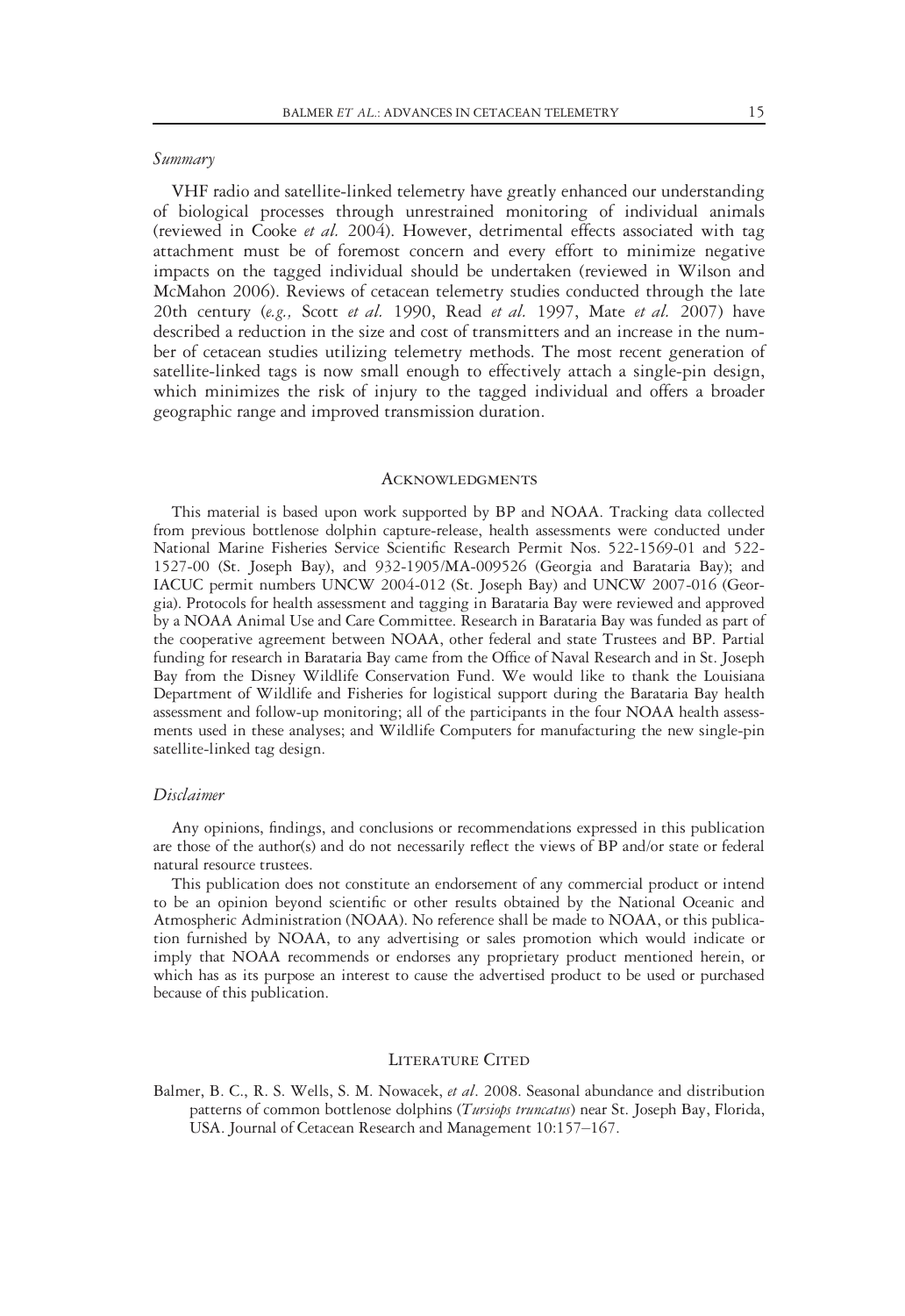- Balmer, B. C., L. H. Schwacke and R. S. Wells. 2010. Linking dive behavior to satellitelinked tag condition for a bottlenose dolphin (Tursiops truncatus) along Florida's northern Gulf of Mexico coast. Aquatic Mammals 36:1–8.
- Balmer, B. C., R. S. Wells, L. H. Schwacke, et al. 2011a. Evaluation of a single-pin, satellitelinked transmitter deployed on bottlenose dolphins (Tursiops truncatus) along the coast of Georgia, U.S.A. Aquatic Mammals 37:187–192.
- Balmer, B. C., L. H. Schwacke, R. S. Wells, et al. 2011b. Relationship between persistent organic pollutants (POPs) and ranging patterns in common bottlenose dolphins (Tursiops truncatus) from coastal Georgia, USA. Science of the Total Environment 409:2094-2101.
- Balmer, B. C., L. H. Schwacke, R. S. Wells, et al. 2013. Comparison of abundance and habitat usage for common bottlenose dolphins between sites exposed to differential anthropogenic stressors within the estuaries of southern Georgia, U.S.A. Marine Mammal Science 29:E114–E135.
- Balmer, B. C., R. S. Wells, L. H. Schwacke, et al. In press. Integrating multiple techniques to identify stock boundaries of common bottlenose dolphins (Tursiops truncatus). Aquatic Conservation: Marine and Freshwater Ecosystems doi: 10.1002/aqc.2357.
- Barbieri, M. M., W. A. McLellan, R. S. Wells, J. E. Blum, S. Hofmann, J. Gannon and D. A. Pabst. 2010. Using infrared thermography to assess seasonal trends in dorsal fin surface temperatures of free-swimming bottlenose dolphins (Tursiops truncatus) in Sarasota Bay, FL, U.S.A. Marine Mammal Science 26:53–66.
- Cooke, S. J., S. G. Hinch, M. Wikelski, R. D. Andrews, L. J. Kuchel, T. G. Wolcott and P. J. Butler. 2004. Biotelemetry: A mechanistic approach to ecology. Trends in Ecology and Evolution 19:334–343.
- Corkeron, P., and A. R. Martin. 2004. Ranging and diving behaviour of two 'offshore' bottlenose dolphins, *Tursiops* sp., off eastern Australia. Journal of the Marine Biological Association of the United Kingdom 84:465–468.
- Eckert, S. A., and B. S. Stewart. 2001. Telemetry and satellite tracking of whale sharks, Rhincodon typus, in the Sea of Cortez, Mexico, and the north Pacific Ocean. Environmental Biology of Fishes 60:299–308.
- Evans, W. E. 1971. Orientation behavior of delphinids: Radio telemetric studies. Annals of the New York Academy of Sciences 188:142–160.
- Fish, F. E., and J. Rohr. 1999. Review of dolphin hydrodynamics and swimming performance. Technical Report 1801, SPAWAR System Center, San Diego, CA. 187 pp.
- Gaskin, D. E., G. J. D. Smith and A. P. Watson. 1975. Preliminary study of the movements of harbour porpoises (Phocoena phocoena) in the Bay of Fundy using radiotelemetry. Canadian Journal of Zoology 53:466–1471.
- Hamilton, J. H., R. D. Dillaman, W. A. McLellan and D. A. Pabst. 2004. Structural fiber reinforcement of keel blubber in harbor porpoise (Phocoena phocoena). Journal of Morphology 261:105–117.
- Harper, C. J., W. A. McLellan, S. A. Rommel, D. M. Gay, R. M. Dillaman and D. A. Pabst. 2008. Morphology of the melon and its tendinous connections to the facial muscles in bottlenose dolphins (Tursiops truncatus). Journal of Morphology 269:820–839.
- Irvine, A. B., and R. S. Wells. 1972. Results of attempts to tag Atlantic bottlenose dolphins (Tursiops truncatus). Cetology 13:1–5.
- Irvine, A. B., M. D. Scott, R. S. Wells and J. H. Kaufmann. 1981. Movements and activities of the Atlantic bottlenose dolphin, Tursiops truncatus, near Sarasota, Florida. Fishery Bulletin 79:671–688.
- Irvine, A. B., R. S. Wells and M. D. Scott. 1982. An evaluation of techniques for tagging small odontocete cetaceans. Fishery Bulletin 80:135–143.
- Klatsky, L. J., R. S. Wells and J. C. Sweeney. 2007. Offshore bottlenose dolphins (Tursiops truncatus): Movement and dive behavior near the Bermuda Pedestal. Journal of Mammalogy 88:59–66.
- Mate, B. R., K. A. Rossbach, S. L. Nieukirk, R. S. Wells, A. B. Irvine, M. D. Scott and A. J. Read. 1995. Satellite-monitored movements and dive behavior of a bottlenose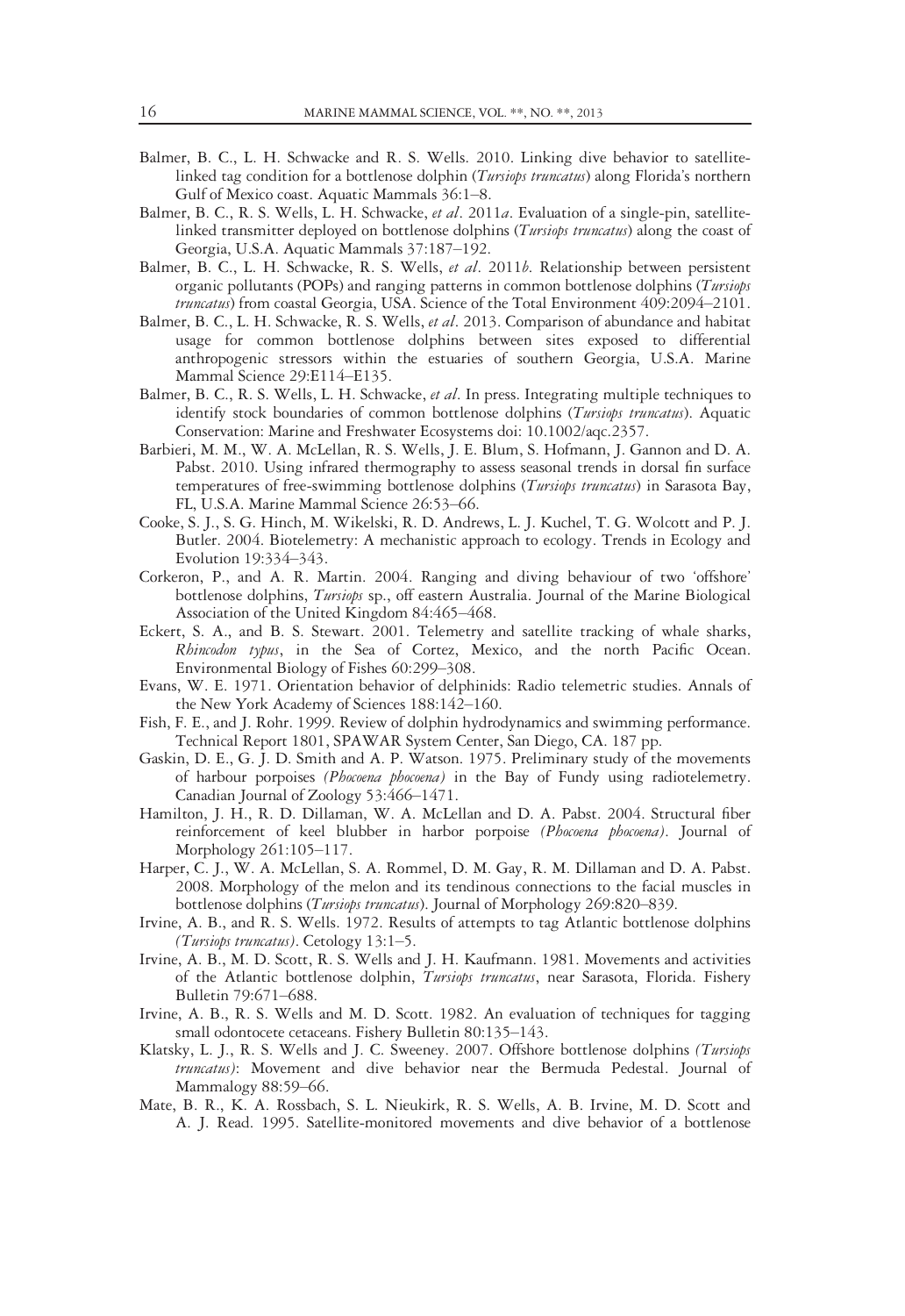dolphin (Tursiops truncatus) in Tampa Bay, Florida. Marine Mammal Science 11:452-463.

- Mate, B. R., R. Mesecar and B. A. Lagerquist. 2007. The evolution of satellite-monitored radio tags for large whales: One laboratory's experience. Deep-Sea Research Part II 54:224–247.
- Meagher, E. M., W. A. McLellan, A. J. Westgate, R. S. Wells, D. Frierson, Jr. and D. A. Pabst. 2002. The relationship between heat flow and vasculature in the dorsal fin of wild bottlenose dolphins Tursiops truncatus. Journal of Experimental Biology 205:3475–3486.
- Meagher, E. M., W. A. McLellan, A. J. Westgate, R. S. Wells, J. E. Blum and D. A. Pabst. 2008. Seasonal patterns of heat loss in wild bottlenose dolphins (Tursiops truncatus). Journal of Comparative Physiology B 178:529–543.
- Norris, K. S., and T. P. Dohl. 1980. The structure and function of cetacean schools. Pages 211–261 in L. M. Herman, ed. Cetacean behavior: Mechanisms and functions. Wiley Interscience, New York, NY.
- ONR. 1992. Marine mammal tagging and tracking. Workshop sponsored by the Office of Naval Research, National Marine Fisheries Service, and American Institute of Biological Sciences, Warrenton, VA.
- ONR. 2009. Cetacean tag design workshop. Workshop sponsored by the Office of Naval Research, Arlington, VA.
- Owen, E. C. G. 2003. The reproductive and ecological functions of the pair-bond between allied, adult male bottlenose dolphins, Tursiops truncatus, in Sarasota Bay, Florida. Ph. D. dissertation, University of California Santa Cruz, Santa Cruz, CA. 326 pp.
- Pabst, D. A., S. A. Rommel and W. A. McLellan. 1999. The functional morphology of marine mammals. Pages 15–72 in J. E. Reynolds and S. A. Rommel, eds. Biology of marine mammals. Smithsonian Institution Press, Washington, DC.
- Read, A. J., and A. J. Westgate. 1997. Monitoring the movements of harbour porpoises (Phocoena phocoena) with satellite telemetry. Marine Biology 130:315-322.
- Read, A. J., A. J. Westgate, K. W. Urian, R. S. Wells, B. M. Allen and W. J. Carr. 1996. Monitoring movements and health status of bottlenose dolphins in Beaufort, NC using radio telemetry. Final contract report to the National Marine Fisheries Service, Southeast Fisheries Science Center, Charleston, SC. Contract No. 40-GENF-500160. 37 pp.
- Read, A. J., A. J. Westgate, R. S. Wells, D. M. Waples, B. M. Allen, M. D. Scott and A. A. Hohn. 1997. Testing attachment techniques for satellite transmitters on bottlenose dolphins near Sarasota, Florida. Contract Report to National Marine Fisheries Service, Southeast Fisheries Science Center, Beaufort Laboratory, Beaufort, NC 28516. Contract No. 40ETNF700036. 12 pp.
- Scholander, P. F., and W. E. Schevill. 1955. Counter-current vascular heat exchange in the fins of whales. Journal of Applied Physiology 8:279–282.
- Scott, M. D., and S. J. Chivers. 2009. Movements and diving behavior of pelagic spotted dolphins. Marine Mammal Science 25:137–160.
- Scott, M. D., R. S. Wells, A. B. Irvine and B. R. Mate. 1990. Tagging and marking studies on small cetaceans. Pages 489–514 in J. S. Leatherwood and R. R. Reeves, eds. The bottlenose dolphin. Academic Press, San Diego, CA.
- Scott, M. D., A. A. Hohn, A. J. Westgate, J. R. Nicolas, B. R. Whitaker and W. B. Campbell. 2001. A note on the release and tracking of a rehabilitated pygmy sperm whale (Kogia breviceps). Journal of Cetacean Research and Management 3:87-94.
- Scott, M. D., A. J. Westgate, R. S. Wells, et al. 2005. Appendix 1. Pages 15–48 in R. S. Wells, ed. Report to the Marine Mammal Commission on the small cetacean electronic tag attachment workshop. Mote Marine Laboratory, Sarasota, FL.
- SolidWorks, 2012. SolidWorks Flow Simulation Software Package Ver. 2012. Dassault Systemes SolidWorks Corp., Concord, MA.
- Wainwright, S. A., W. D. Biggs, J. D. Currey and J. M. Gosline. 1982. Mechanical design in organisms. Princeton University Press, Princeton, NJ.